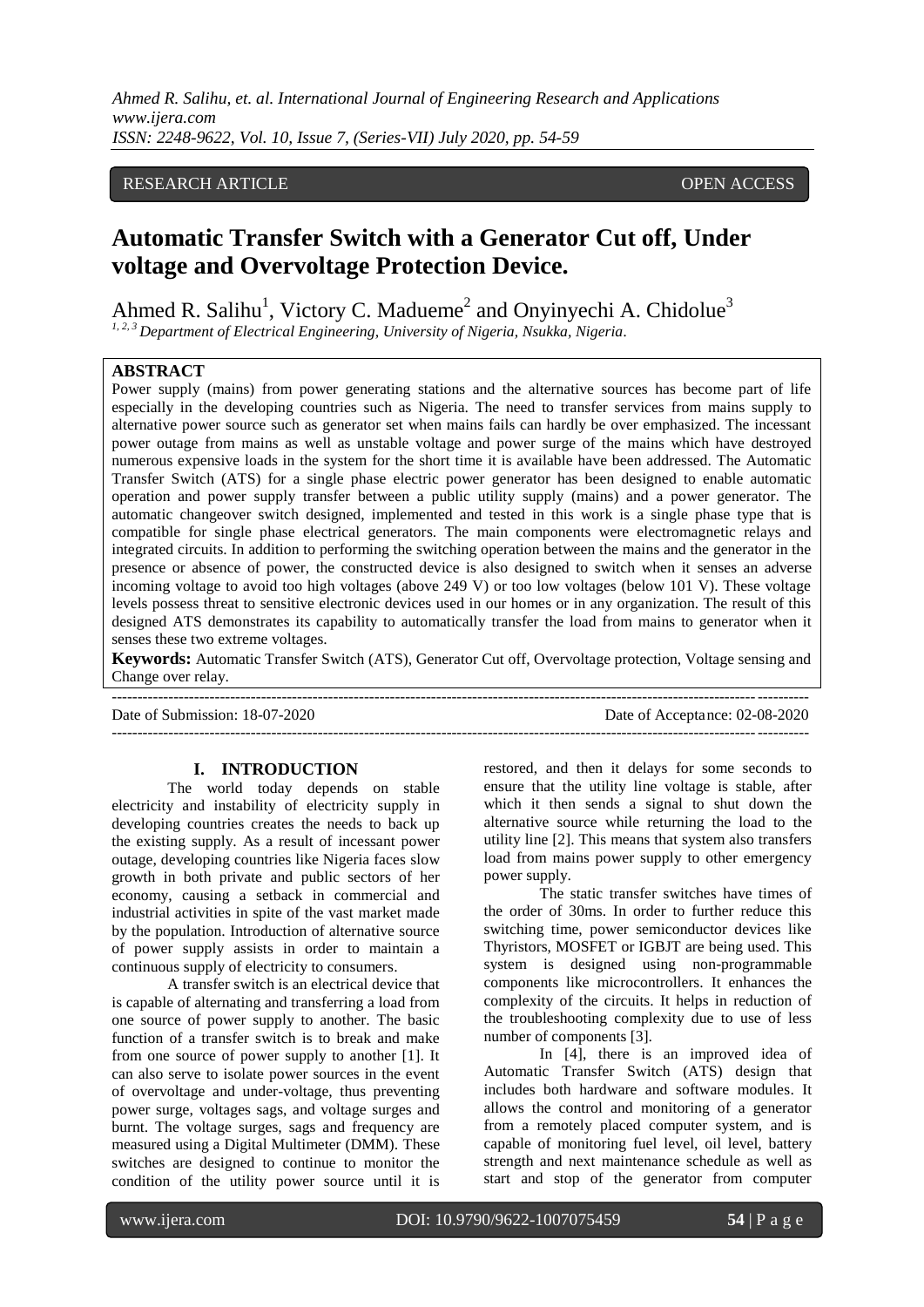system. However, it does not monitor the over voltage and under voltage situations for the load.

In [5], the automatic transfer switch system designed for 3-Ø 12KVA system is nonmicrocontroller based and consists of a 3-Ø relays, change over delay mechanism and utility phase detector circuits. When one of the phases is interrupted or all phases are interrupted, the changeover mechanism will shift the load from public utility to generator and then back to public utility supply on its restoration. It was developed to transfer the load from mains supply to generator in case of mains power failure. A single phase system was however not taken care of by this design.

In [6], an ATS system was designed for single phase 5kVA generator set. The control switch was designed without the use of microcontroller, while relay 555 timers, voltage regulators and other electronic components were used to design a low cost system. The function was to sense the mains supply and switch the load to generator on main supply failure. An over-voltage protection was also designed using comparator to disconnect the load on application of voltages higher than the safe limits or on arrival of surges in order to protect the load from being damaged. Also a full ATS circuit was designed using microcontroller. It included a power supply unit, delay circuit using 555 timers IC and over voltage protection circuit using comparator. Microcontroller was programmed to carry out numerous tasks for generator like its cool down timer, fail to start timer, warm up timer, crank timer and utility stabilization switch back timer. The delay

#### **II. MATERIAL AND METHODS A. Design and Components**

Fig. 1 depicts the block diagram of the proposed design of the Automatic Transfer Switch with Generator Cut off and Protection Device.





circuit was used to produce delay for a certain preset time to ensure the voltage stability of utility line. This ATS design never incorporated a protection from an under voltage situation to ensure smooth operation of the appliances when the situation arises.

In [7], the design has to do with a Global System for Mobile (GSM) module connected to ATS to keep the user informed about the power supply situation and operations of ATS by sending him or her text messages through Short Message Service (SMS) provided by local mobile companies. Once there is power failure, the GSM module will send an SMS to user "POWER is OFF". When ATS returns the load to mains power supply, an SMS is sent as "MAIN POWER is ON". The generator can be controlled using GSM module. Many of the large industries, factories and educational institutions use generators as backup power source. Since these generators are placed in distant places, so man power is required to operate it with large delays. However, it takes sometimes to execute the transfer of load from one source to the other.

Other shortfall observed with the existing related designs: the cost of construction and the layout of such devices are only affordable by just big industries and companies owing to the fact that such devices might be expensive to purchase for domestic use. To overcome the identified lapses, a simple GSM based ATS that consists of a microcontroller which can detect the interruption in the supply very fast and turn ON the relay is proposed.

The regulated power supply unit ensures a constant supply of 12V dc voltage to the electronic components in the circuit. In case of an over voltage supply by the utility source, the over voltage protection unit senses and arrests the over voltage from getting to the load, while the generator will continue supply power to the load. The control unit monitors the condition of the utility power supply. Once the utility voltage is normal, the delay unit will delay the voltage for a certain pre-set time to ensure that the utility line voltage is stable. It then sends signal that will cause the driver and switching unit to first de-energies the kick starter relay in the control unit, and cause the changeover unit to disconnect the generator then transfers the load to the utility power supply. Whenever there is power failure in the utility power source line, the control unit senses it, and sends signal to the changeover unit to disconnect the load from the utility power supply, then cause the kick starter to energies and start the generator automatically, thereby transfer the load to the generator.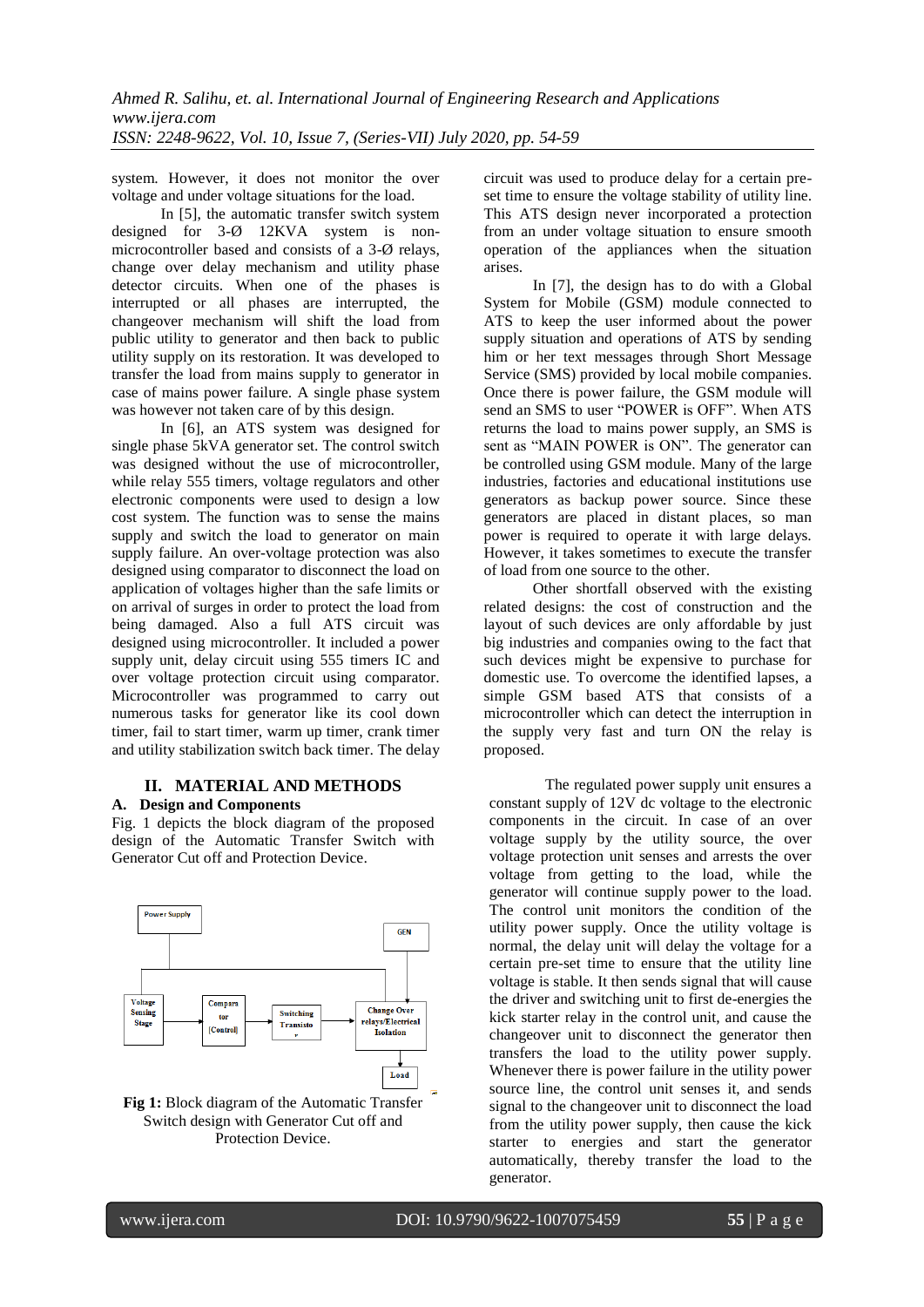## **B. Design and Specifications of the Power Supply Unit.**

The power supply unit is made up of a step down transformer, diode rectifier circuit, filter circuit, power indicator, and IC voltage regulator as shown in Fig 2.

i. Transformer: The following specifications are considered in the selection of the transformer used in the design;

Input voltage: 220V

output voltage: 24V

ripple voltage: 2V

load current: 1A (max),

ii. Diode:

Diode forward voltage drop: 0.7V. Mathematically,  $V_{max} = V_{out} + 2$  (diode forward voltage drop) where Peak voltage,  $V_{max} = V_{rms} \times \sqrt{2}$ , then,

$$
24 \times \sqrt{2} = 33.94
$$
 V

Also, the amplitude of the output voltage or the peak output voltage of the rectifier  $V_{out}$ , for a full wave bridge rectification is given as;

$$
V_{out} = V_{max} - 2V_d
$$

 $33.94 - 2(0.7) = 32.54V$ 

where  $V_d$  is forward voltage drop across the diode. Average dc output voltage, i.e, the mean voltage appearing at the output of the rectifier circuit  $V_{out}$  is obtained.

Peak Inverse Voltage (PIV) is the maximum reverse voltage that a diode withstand without destroying the junction. For a full wave bridge rectifier, the peak inverse voltage of each diode is equal to the maximum secondary voltage of the transformer. That is;

 $PIV = V_{max}$  = 33.94V

Therefore, 1N4007 diode used in this design have the following specifications;

maximum current: 1A

bias voltage: 0.7V

peak inverse voltage: 1000V

iii. Capacitor

The design of the filter circuit is based on the choice of the capacitances of capacitor, and this can be obtained as:

 $C=\frac{I_{dc}}{4\sqrt{3}f\gamma V_{p2}}$ 

where  $I_{dc}$  is the load current of the transformer  $=1A$ 

f is the frequency of the ripple voltage  $= 50$ Hz

 $V_{p2}$  is the peak output voltage of the rectifier = 32.54V

and  $\gamma$ , the tolerable ripples voltage = 0.02

$$
C = \frac{1}{4\sqrt{2 \times 50 \times 0.92 \times 22.54}} = 4441 \mu F
$$

 $4\sqrt{3}\times50\times0.02\times32.54$  Practically, the closest value of  $4441\mu$ F is 4700  $\mu$ F. Variation in dc output voltage, due to the fluctuation in the input ac mains and load variations may cause inaccurate or erratic operation and even

malfunctioning of the electronic circuit. Hence, the need for voltage regulation that will provide a constant dc output voltage to the electronic circuit . An NPN BJT transistor and reversed biased zener diode for voltage regulator were used for the regulation of power supply. It has a minimum and maximum input voltage of 14.6V and 35V respectively and produced  $12V±5%$  outputs. This was suitable because the maximum peak of the rectified voltage calculated as 32.54V. The filtering capacitor will be fixed at the emitter of the transistor.



**Fig 2:** Power supply circuit

From the Fig 2, the V1 is the unregulated voltage respective to the main power supply while, V2 is the regulated voltage of constant 12V.

## **Calculations of Maximum and Minimum Voltage from Utility Power Supply**

i. For a maximum voltage utility of 250V;

If 220V gives an output of 24V dc, then, 250V will give 27.3V

Therefore,  $V_{max} = V_{rms} \times \sqrt{2}$  $27.3 \times \sqrt{2} = 38.6$ V

ii. For a minimum voltage utility supply of 100V; If 220V gives an output of 24V dc, then, 100V will give 10.9V

Therefore, 
$$
V_{min} = V_{rms} \times \sqrt{2}
$$

$$
10.9 \times \sqrt{2} = 15.4
$$
V

## C. **Voltage Sensing**

The comparator/voltage sensor compares two voltages, one voltage sampled from the unregulated voltage while the other is the regulated +5V voltage from the device power supply. If the two voltage levels are equal or the inverting voltage greater than the non-inverting, there will be no output from the sensor but if a reasonable discrepancy is experienced, an output will be obtained from the sensor. The comparator stage was used to sense when the public power supply voltage has dropped below a certain preset level. The input public power supply voltage is converted to d.c. voltage (by rectification) in the power supply stage and is regulated to 12V from the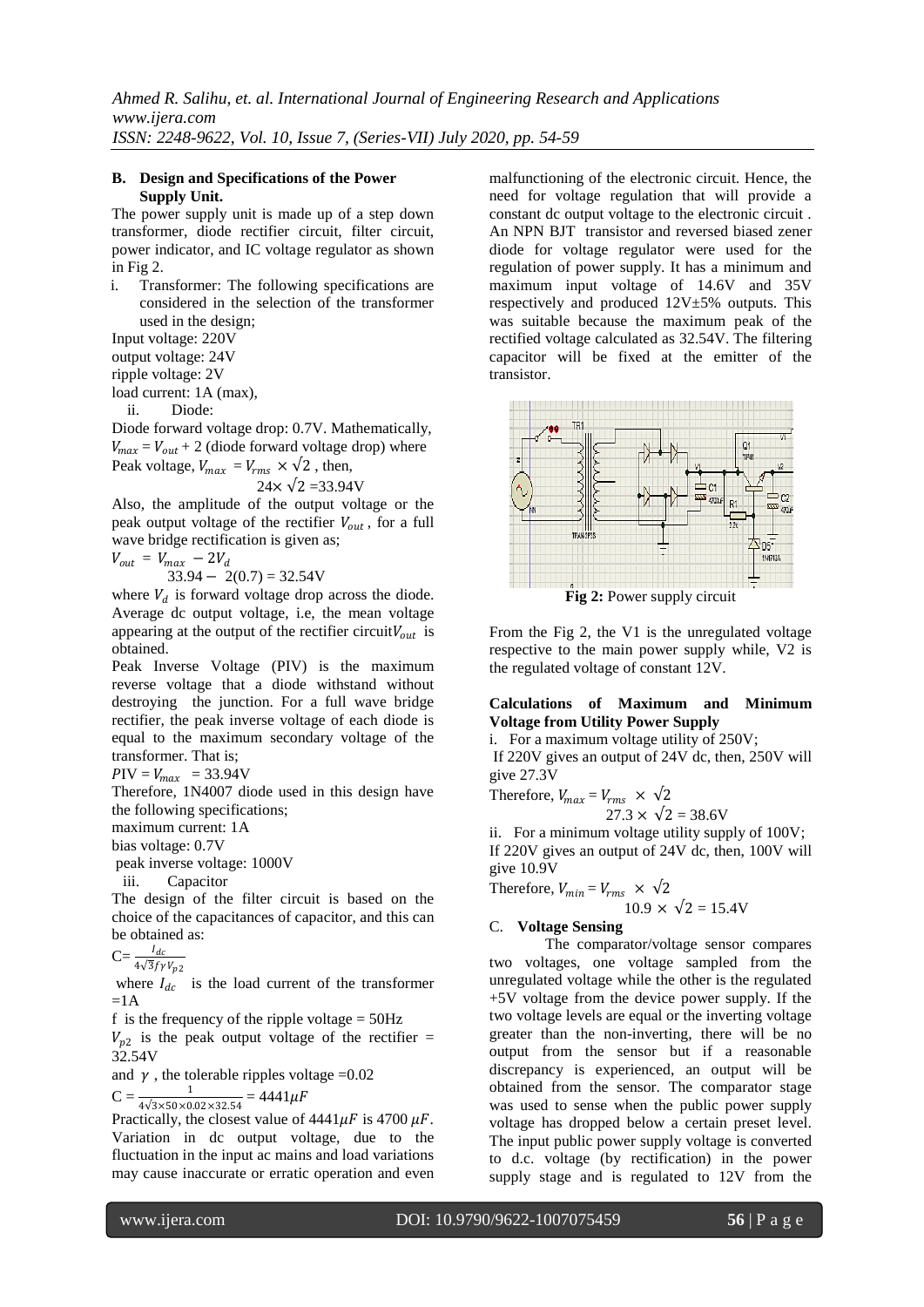voltage regulator and 5V (ideal Voltage for LM324 comparator operates) for power supply needed in the circuit. The unregulated voltage varies as the public supply input varies.

## **i. Low voltage sensing for under voltage protection**

Now considering the under-voltage condition as Fig 3 is the low voltage sensing circuit for under-voltage protection. When the line voltage equals or lesser than 100V, the voltage at the inverting terminal of operational amplifier U1:A will be greater than or equal to the voltage at its non-inverting terminal. Thus the output of operational amplifier U1:A goes off and deenergies the relay through transistor. The AC supply is disconnected from the load and electrical appliances turn off, thus the appliances are protected against under-voltage.



**Fig 3:** Low voltage sensing circuit

In Fig 3. , R1 and R2 form a potential divider to reduce the unregulated voltage to a low voltage of less than 5V at 100V a.c input. Remember, 100V a.c is single phase voltage to be rectified and compared with the regulated +5V d.c at pin 2 of the comparator. It is being taken as dangerously low voltage for appliances meant to operate with a nominal voltage of 220V a.c singlephase supply.

At the non-inverting terminal, assume  $R_2$  as 3.3k Apply voltage divider principle:  $Vi = V_{in} \left[\frac{R_2}{R_1 + R_2}\right]$  $\frac{R_2}{R_1+R_2}$ , where  $Vi$  is the non-inverting terminal input voltage.

At an input voltage of 100V, the unregulated and rectified voltage is 15.4V

 $Vi = 5V$ , But  $V_{in} = V_{min} = 15.4V$  $5=15.4[\frac{3.3\times10^3}{3.3\times10^3+R_1}]$ 

 $R_1$ =6.864kΩ

Practically,  $R_1 = 6.8 \text{k}\Omega$ 

For the inverting terminals, a pre-set resistor RV2 of 10 KΩ variable and  $R_3=10$ KΩ forms a potential difference to give a regulated voltage of 5V for

comparison in Op-amp U1:A in voltage sensing at Under voltage conditions.

## **ii. High voltage sensing circuit design for overvoltage protection**

Considering the under-voltage condition as high voltage sensing circuit is shown in Fig.4. When the line voltage is equals or greater than 250V, the voltage at the inverting terminal of operational amplifier U1:B is greater than or equal to the voltage at the non-inverting terminal. Thus the output of operational amplifier U1:B goes off and de-energies the relay through transistor. The AC supply is disconnected from the load and electrical appliances turn off. Thus the appliances are protected against over-voltage.



**Fig 4:** High voltage sensing circuit

The non-inverting terminal of the Op-amp U1:B is connected to the regulated output terminal of the low voltage sensor; after which the condition has been met. While the inverting terminal is connected to the Unregulated, a pre-set potential divider will be used to reduced and regulated the voltages at the output terminal for Op-amp U1:A to a regulated 5V for the non-inverting terminals. A designed potential divider will be used to regulate and reduced the unregulated voltage at 250V to a regulated voltage of 5V; which is the overvoltage condition.

Whenever the voltage at the non-inverting input terminal is lesser than or equals the inverting input terminal, the Op amp output will be at logic 0, thus making the Op-amp sensing an overvoltage.

Therefore, after voltage division,  $v_0 = 5v$ 

At the inverting terminal, assume  $R_6$  as  $3.3k\Omega$ 

Apply voltage divider principle:  $Vi = V_{in} \left[ \frac{R_{\epsilon}}{R_{\epsilon}+R_{\epsilon}} \right]$  $\frac{R_6}{R_5+R_6}$ ],

where  $Vi$  is the inverting terminal input voltage. At an input voltage of 250V, the unregulated and rectified voltage is 38.6V.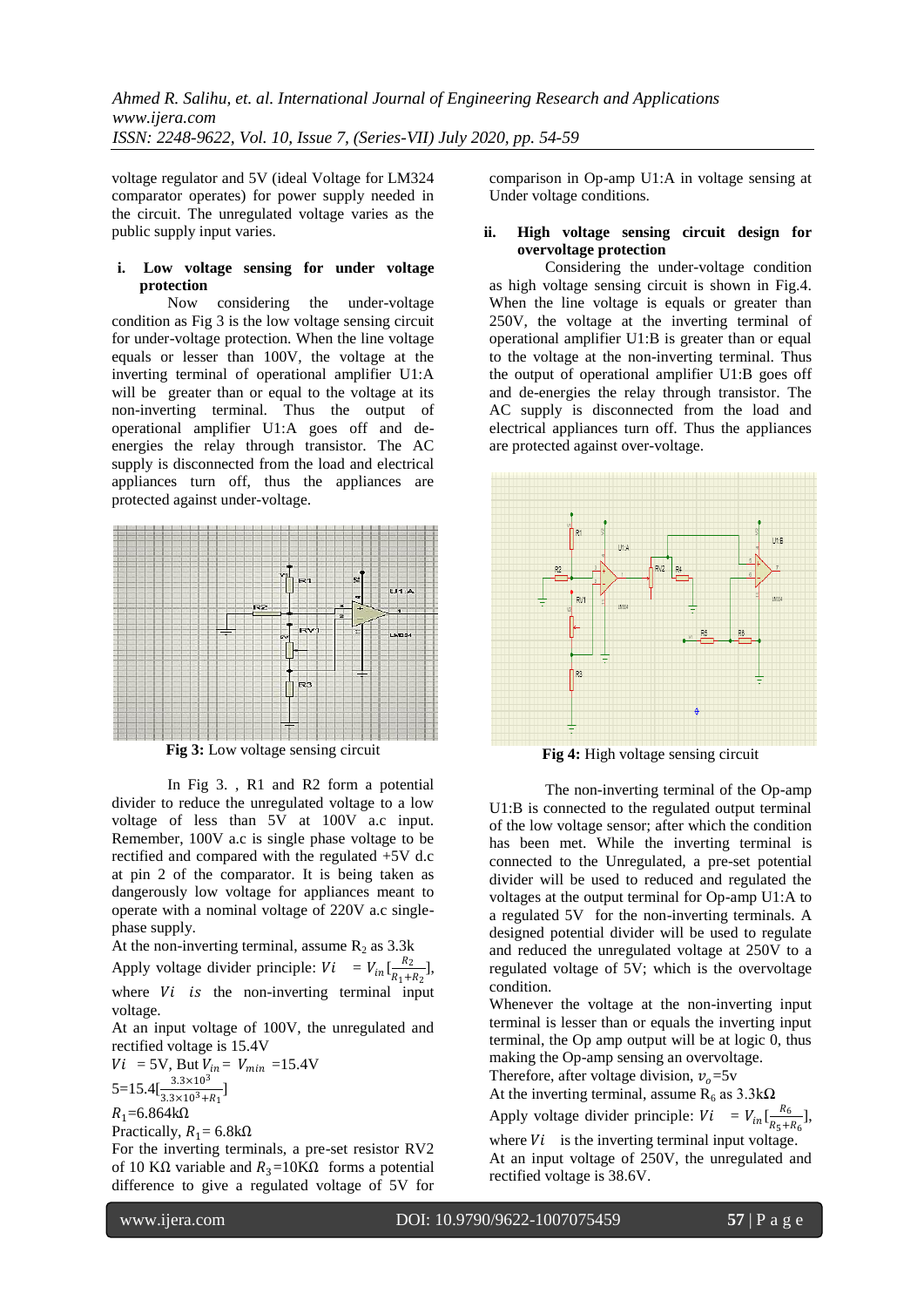$Vi = 5V$ , But  $V_{in} = V_{max} = 38.6V$ 5=38.6[ $\frac{3.3\times10^3}{3.3\times10^3+R_5}$ ]; R<sub>5</sub>= 22.18kΩ

But, practically;  $R_5$  is 20kΩ.

NB: at  $R_5 = 20 \text{K}\Omega$ , the inverting terminal input Voltage  $Vi = 5.4V$ . This satisfies the condition at overvoltage that the inverting terminal input voltage should be either greater than or equals the non-inverting input voltage.

For the non-inverting terminals input terminals, a pre-set resistor  $R_{v2}$  of 10kΩ variable and  $R_4$ =10kΩ forms a potential difference to give a regulated voltage of 5V for comparison in Op-amp U1:B in voltage sensing.

**Table 1:** Variation of D.C Voltage against Input Supply Voltage (Calculated).

| $\ddot{\ddagger}$ |                                            |       |                                   | U1:A                                |                                         | U1:B                                |                                         |  |
|-------------------|--------------------------------------------|-------|-----------------------------------|-------------------------------------|-----------------------------------------|-------------------------------------|-----------------------------------------|--|
|                   | AC<br><b>Voltage</b><br>$\left( 0 \right)$ | Input | Unregulated<br>(DC) Voltage<br>W) | Inverting<br>Terminal<br>Voltage(V) | Non-inverting<br>terminal<br>voltage(V) | Inverting<br>terminal<br>voltage(V) | Non-inverting<br>terminal<br>voltage(V) |  |
|                   | 280                                        |       | 43.14                             |                                     | 14.00                                   | 5.59                                |                                         |  |
|                   | 250                                        |       | 38.52                             | 5                                   | 12.50                                   | 5.00                                | 5                                       |  |
|                   | 220                                        |       | 33.90                             | ٢                                   | 11.00                                   | 4.39                                | 5                                       |  |
|                   | 190                                        |       | 29.65                             | 5                                   | 9.50                                    | 3.79                                | 5                                       |  |
|                   | 160                                        |       | 24.65                             | 5                                   | 8.00                                    | 3.19                                | 5                                       |  |
|                   | 130                                        |       | 20.03                             | 5                                   | 6.50                                    | 2.59                                | 5                                       |  |
|                   | 100                                        |       | 15.40                             | 5                                   | 5.00                                    | 1.99                                | 5                                       |  |
|                   | 70                                         |       | 10.78                             | 5                                   | 3.50                                    | 1.40                                | 5                                       |  |
|                   |                                            |       |                                   |                                     |                                         |                                     |                                         |  |

#### **D. Timing Circuit**

This is the timing delay set for the system to switch or transfer to either the main supply or the auxiliary supply. The time delayed for the output of the Op-amp2 to send a signal after over-voltage condition is being passed to the next Op-amp, the time delayed for the transfer switching to occur and also the time delay for generator cut off.

 $T = C_T \times R_T$ 

Let take  $T = 4$  seconds to set a delay for the aforementioned actions.

The capacitor required for the timing =  $470 \mu$ F/16V  $R_T = \frac{4}{470 \times 10^{14}}$ 

$$
R_T = \frac{4}{470 \times 10^{-6}} = 8.2 \text{k}\Omega.
$$
  
E. **Transistor Switching Stage**

The switching transistor switches the relay, which selects between the generator and public power supply. A base  $R_B$  resistor is required to ensure perfect switching of the transistor.

 $R_B = \frac{V_{in} - V_{BE}}{I_{B}}$ Ι<sub>Β</sub>  $V_{BE}$  = 0.7V (silicon); (0.3Vgermanium) [4]

The input voltage;  $V_{in} = 5V$ 

 $h_{fe}$  = 250 (from datasheet for BD135).

The base current;  $I_B$  is therefore calculated from current gain:  $h_{fe} = \frac{I_C}{I_E}$  $I_B$ 

 $I_R = 3.2$ mA

The collector current;  $I_c = 30 \text{mA}$  $V^+ = I_C R_C + V_{CE}$ 

The supply voltage;  $V^+ = 24V$ , collector resistor;  $R_C = 800\Omega$  chosen with regard to the resistance of the relay coil, used in this work and the collectoremitter voltage  $V_{CE} = 0$ V (when transistor is ON). Therefore,  $R_B = 1.5k = 2.2k$  (preferred value).



**Fig 5:** Transistor switching stage

**F. Change-Over/Electrical Relay Isolation Stage** i. Coil Voltage: The relay coil voltage rating and resistance were taken into consideration.

ii. Coil Resistance: The circuit must be able to supply the current required by the relay coil.

From Ohm's law, relay coil current =  $\frac{supply \ voltage}{coil \ resistance}$ <br>Relay coil current =  $\frac{V}{400 \Omega} = \frac{24}{400} = 60 \text{mA}.$  $\frac{24}{400}$  = 60mA.

**III. TEST, RESULTS AND DISCUSSION PROTEUS RESULTS**: Fig.6 is a circuit diagram of an automatic transfer switch on PROTEUS environment. The purpose of this circuit is to measure output voltage and the pulse width modulation waveform used in driving the MOSFET.



**Fig 6:** Proteus simulation results at 220V power supply